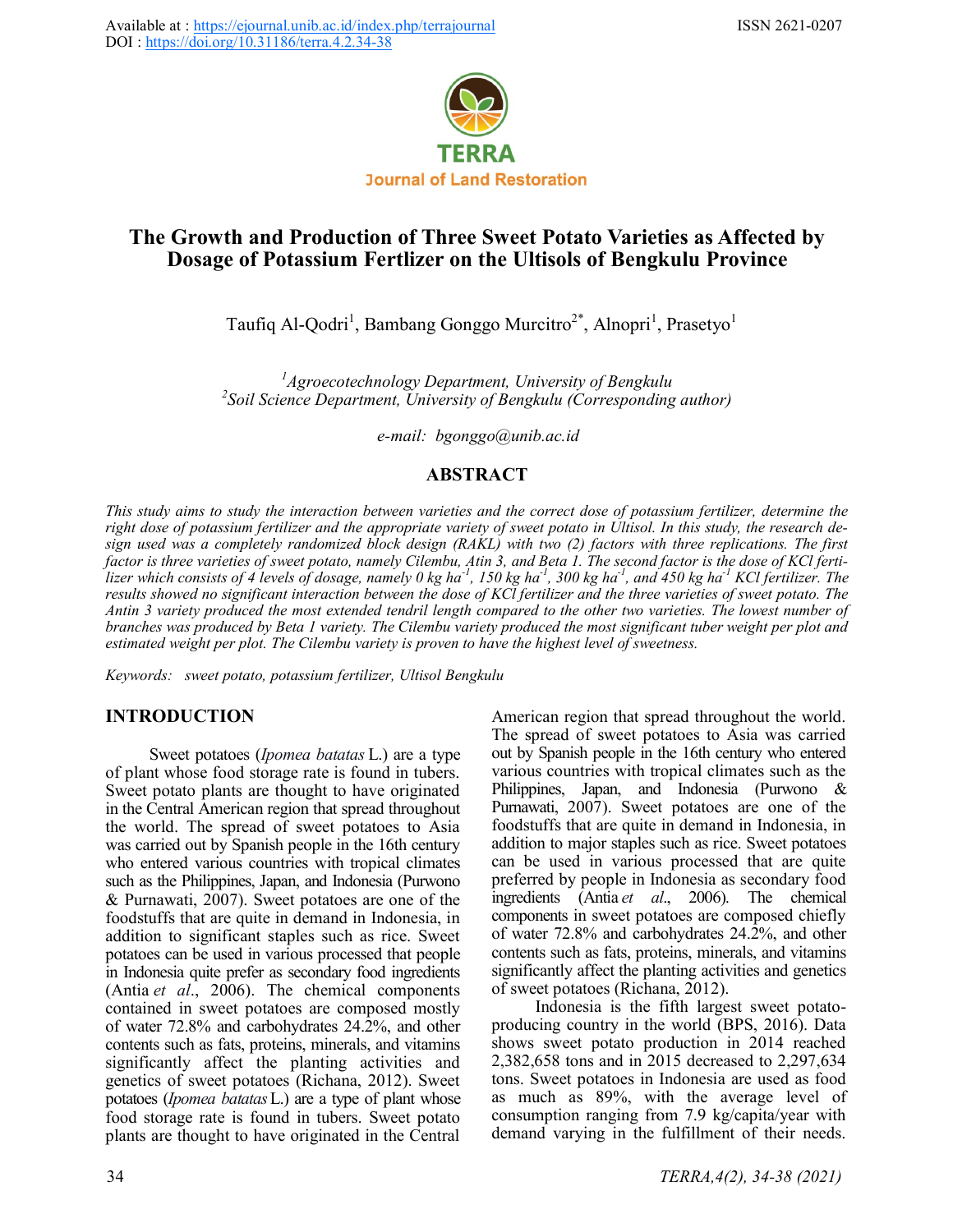Food diversification, including sweet potatoes, needs to be developed because it is considered necessary. The need for sweet potatoes as food and the industrial field is increasing, and increased sweet potato production. The decrease in the production of sweet potatoes is suspected because the area of planting of land used in the cultivation of sweet potatoes used is decreasing, and the transfer of land functions that occur in various regions to the sweet potato commodity itself.

Ultisol land has enormous potential as a strategic choice for agricultural development to compensate for the narrowing of fertile land that is decreasing and can be one of the solutions for agricultural development that takes place because there is still many lands that have not been entirely used in the territory of Indonesia (Subowo, 2012). Ultisol has a yellow-red soil color. Its aggregates are unstable, soil porosity and water holding capacity are very low, pH is low, and nutrient content is low. Ultisol also has few micro and macro-organisms of both its type and abundance. The utilization of marginal land such as Ultisol needs to be managed quality and health both from physical, chemical, and biological aspects.

Fertilization is one of the efforts in increasing the production of sweet potato plants. Sweet potato plants require elements N, P, and K in the formation of bulbs. Potassium (K) nutrients can increase the formation of sugar substances in sweet potato plant tubers, increase flower formation as well as chlorophyll, increase water absorption, increase the strength of plant leaves, increase carbohydrate formation, increase leaf enlargement and increase resistance to disease (Juanda & Cahyono, 2000). The primary role of nutrient K in plants is as an activator of various types of enzymes. The K element available in the soil causes plants to fall resistant, stimulate root growth, and plants are more resistant to pest and disease attacks. The use of K fertilizer at doses of 300 kg/ha affects the growth and yield of sweet potato plants (Hakim *et al*., 2018). According to Lestari (2009), K fertilizer can increase the yield of sweet potato plants and increase the dose given. Sweet potato production results can be increased by fertilizing correctly and well with the level of composition and implementation of its giving (Djalil, 2004).

The use of superior varieties is one of the accessible and appropriate technologies to increase crop yields (Balitkabi, 2012). Varieties of sweet potatoes include Cilembu, Beta 1, and Antin 3, released by Balitkabi. The selection of varieties used is based on the planting area and the taste of sweet potatoes. The sweet potato plant is a plant that can grow on marginal soils such as Ultisol Bengkulu.

#### **MATERIALS AND METHODS**

This research has been carried out from January 2020 to May 2020 in Beringin Raya Village, Muara Bangkahulu District, Bengkulu City. The experimental design used is a randomized complete block design (RCBD) factorial with two factors. The first factor is the variety consisting of three (3) varieties. The second factor is the dose of potassium fertilizer consisting of four (4) dose levels that are 0 kg ha<sup>-1</sup>, 150 kg ha<sup>-1</sup>, 300 kg ha<sup>-1</sup>, and 450 kg ha<sup>-1</sup> fertilizer KCl. Sweet potato plants planted on a map measuring 3 m x 2 m each mapped has a planting distance of 75 cm x 50 cm. Overall the area of land used is 36 m x 12 m.

The data obtained were analyzed using Analysis of Variance (ANAVA), with a test level of 5%. Real different data will be conducted an average comparison test (LSD) for varieties. The effect of the treatment of potassium fertilizer obtained is analyzed by orthogonal polynomial method to get the correct dose in the soil of Ultisol. Particular data of the level of sweetness is presented in a description.

#### **RESULT AND DISCUSSION**

The results of the variant analysis showed that there were noticeable differences between varieties to the variables observed in this study, as seen in plant tendril length variables, the number of plant branches, weight/plot, and level of sweetness. As for the treatment of potassium fertilizer, doses and interactions exert an unreal influence on all observed variables (Table 1).

The diameter of bulbs formed differs in real between varieties. The research results conducted by Erita *et al*. (2012) showed that each genotype could adapt to the environment. These genetic differences can affect the growth and yield, and adaptability of a variety grown in an environment.

Fresh bulb weight shows that there is no noticeable difference in the three varieties of sweet potatoes. This is in line with the results of research from Lakitan (2007) that external factors affect the growth and yield of sweet potato plants. Sweet potato plants always grow new shoots from their growth and old leaves and branches that make fresh bulb weight difficult to accumulate (Hakim *et al*., 2018). The Atin 3 variety had the longest significant plant length tendrils compared to Beta 1 and Cilembu. Welsh (2005) states that an area generally has the same environmental conditions, but the differences in phenotypes respond to the surrounding environment differently.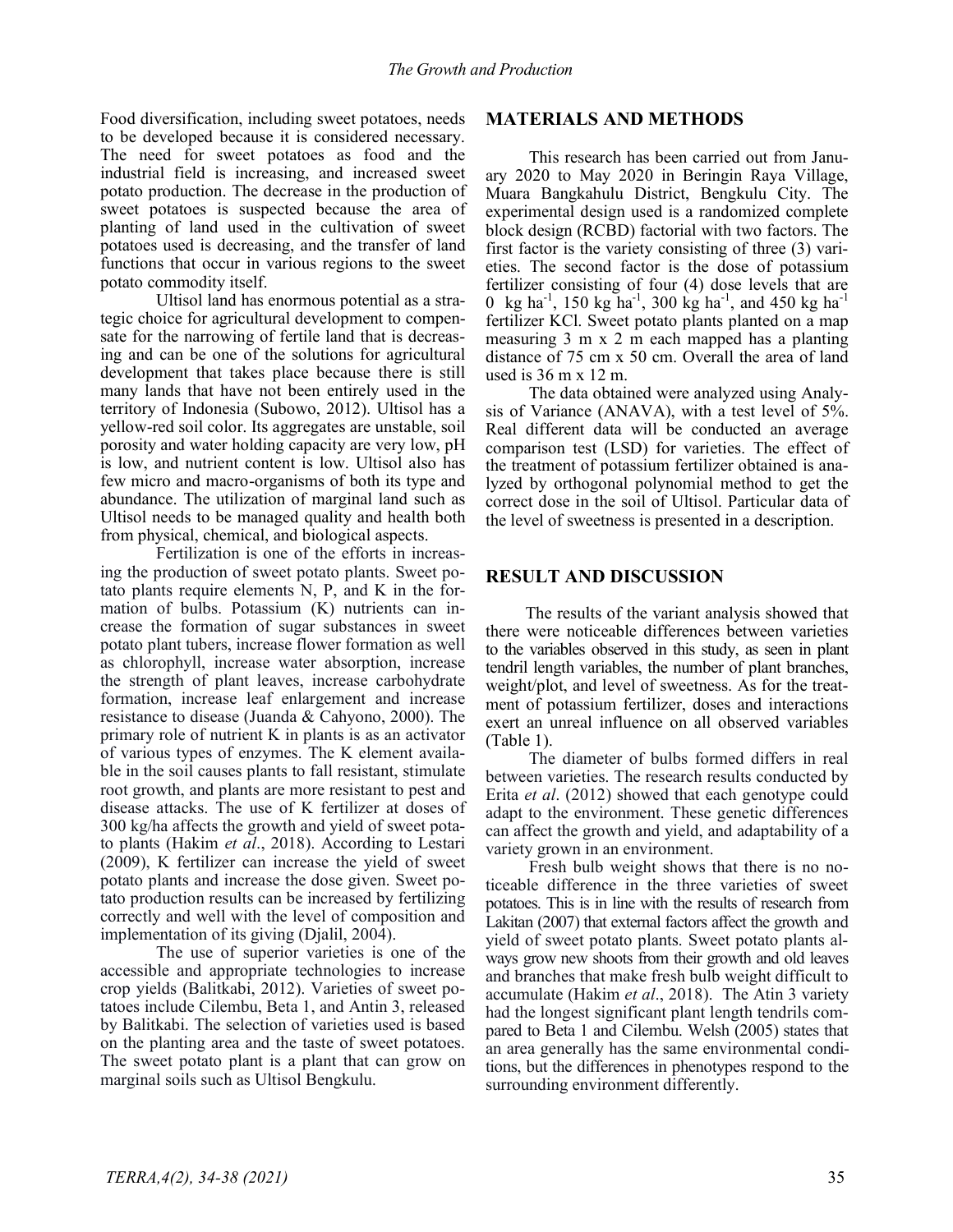| No      | Variable                           | Variety   | Dose<br>Potassium | Interaction | CV(%) |
|---------|------------------------------------|-----------|-------------------|-------------|-------|
|         | Tendril length                     | $35.50*$  | $0.49$ ns         | $0.34$ ns   | 25.82 |
| $2_{-}$ | Number of branches                 | $6.52*$   | $2.51$ ns         | $1.83$ ns   | 19.61 |
| 3.      | Diameter of bulbs                  | $0.30$ ns | $1.20$ ns         | $1.89$ ns   | 20.78 |
| 4.      | Fresh bulb weight                  | $1.21$ ns | $0.48$ ns         | $0.58$ ns   | 48.25 |
| 5.      | Bulb/sample weight                 | $6.98*$   | $0.48$ ns         | $0.55$ ns   | 47.28 |
| 6.      | Estimated weight of<br>bulbs/tiles | $6.97*$   | $0.48$ ns         | $1.27$ ns   | 47.22 |

Table 1. Results of variance analysis of observed variables

\* significant at 5% level (P≤0.050) ; ns non significant (P>0.050)

On average, it can be seen that Beta varieties have lower growth and yields (Table 2). According to Erita *et al*. (2012), each genotype can adapt to the environment. These genetic differences can affect the growth and yield as well as the adaptability of a planted variety.

The heaviest bulb/sample weight was produced by the Cilembu variety (376.08 g), which was significantly different from Atin 3 and Beta 1. The bulb weight of sweet potato was influenced by the environment in which it was planted and the nutrients absorbed. The research results Hakim *et al*. (2018) showed that the dose of potassium fertilizer would have a significant effect on the yield of tubers formed.

The estimated weight of bulbs formed in this study showed the best value for the Cilembu variety (6019.8a), which was significantly different from the Antin 3 variety (3525.9 g) and the Beta 1 variety (3091 g). The environment is an external factor that drives the yield of cultivated plants (Pigllucci, 1996).

The level of sweetness obtained by each variety with an average of 14.75 Brix in the Cilembu variety, Antin 3 variety of 11.75 Brix, and Beta 1 of 11.20 Brix (Figure 1). Description of Balitkabi (2012) indicates that the Cilembu variety is a sweet potato variety with a sweet taste.

KCl fertilizer is an inorganic fertilizer that plays a role in the growth and yield of each plant. The content of K elements contained in KCl fertilizer can help in the process of carbohydrate accumulation, transport of carbohydrates, assist in the process of working enzymes in plants, and can improve the quality of crop yields. The application of potassium fertilizer can affect the quality of sweet potato plants (Garfansa *et al*., 2021). Plants lack element K resulting in the growth of plants into dwarfs, leaves look dry and burned on the sides, inhibit the formation of charcoal hydrates on seeds, the surface of the leaves show uneven symptoms of chlorotic, the appearance of brown patches similar to symptoms of the disease on the dark green part. While excess potassium can cause the leaves to age quickly, the mg content of the leaves can decrease, so that the activity of photosynthetic is disrupted (Paulus, 2006).

The application of KCl in sweet potato plants in this study had an insignificant effect on all observed variables. The results of the initial soil analysis showed that the K content in the soil was 0.26 me/100 g, which was relatively low, and the soil pH was 4.36. This means that the soil used in this study is a type of soil that is less fertile and acidic.

This is thought to be one of the factors that make the treatment of  $\overline{K}$  fertilizer not significantly affect sweet potato plants because the nutrients provided have resulted in an excess effect (luxury consumption). The level of K fertilizer given is significant for each dose. As shown by the research results by Amisnaipa *et al*. (2009), the application of K fertilizer at low to moderate nutrient status showed a significant increase in plant length, while K fertilizer with high nutrient status did not show an increase in plant length. This is thought to make the plant not respond to the treatment given (Astuti, 2010).

The external factor that is suspected to be one of the causes of the ineffectiveness of KCl treatment given to sweet potato plants is the occurrence of leaching on the soil caused by continuous rain during the study. The loss of K element that occurs does not significantly affect the application of KCl fertilizer. The research results conducted by Musnamar (2003) indicate that loss of nutrients can occur due to evaporation, absorption, and leaching of nitrate compounds by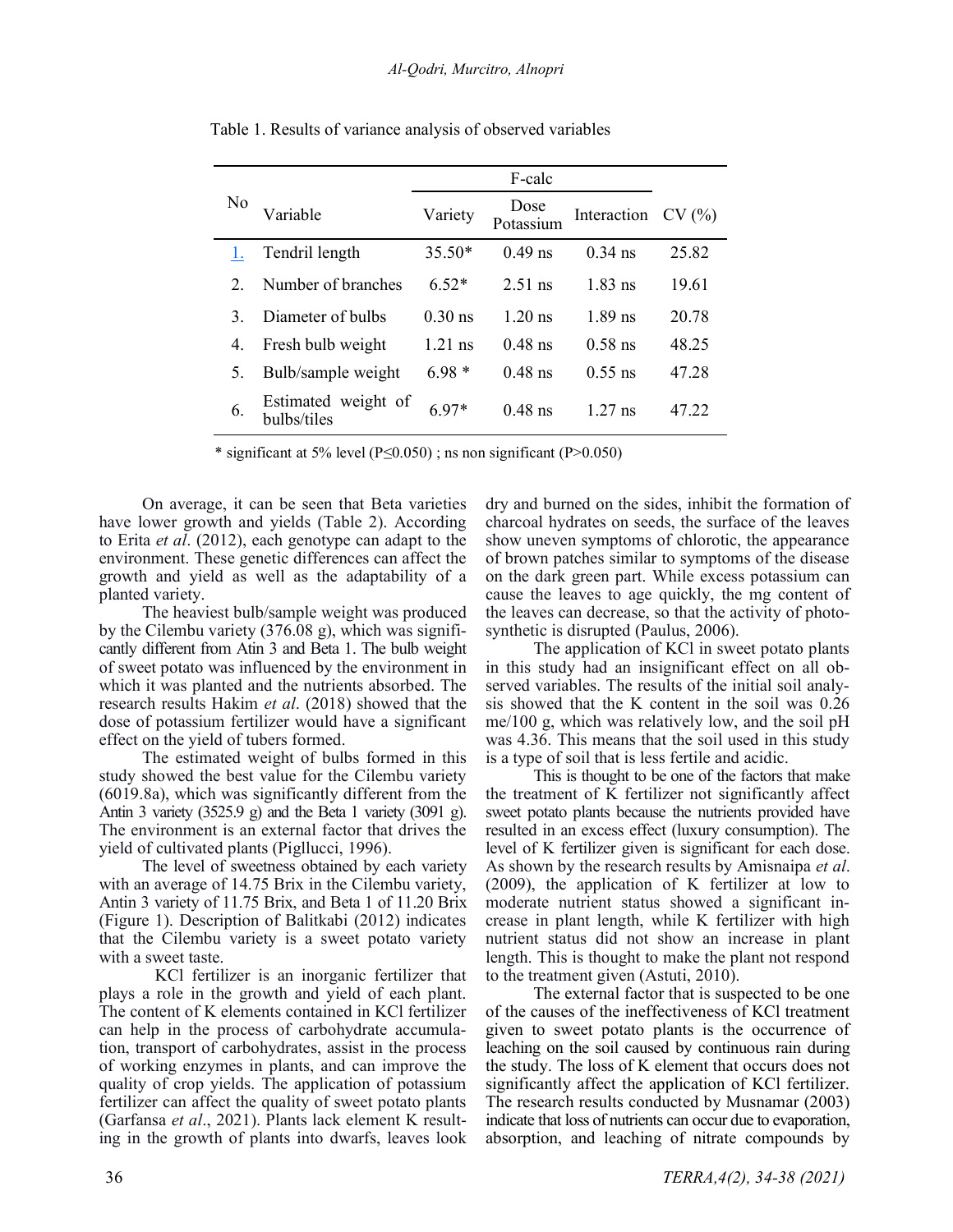continuous rain, which makes the initially available nutrients little or none at all. According to Haris & Krestini (2009), element K is a nutrient that moves and is sensitive to the washing process, especially in the tropics with high rainfall.

The physical properties of ultisol, which have a clayey texture with high water-holding properties, make sweet potato plants disrupted in tuber growth. Sweet potato plants grow well in soil that has good drainage and aeration. Although intensive soil management efforts have been carried out on the land used, it still does not affect the growth and yield of sweet potato plants in the ongoing research.

The altitude, which is classified as low, which results in high rainfall conditions, makes the application of K fertilizer not optimally translocated to sweet potato tubers. Humidity affects the rate of transpiration in plants (Lakitan, 2007). An environment with high air humidity affects the diffusion of water in the air space, on growth will take place slowly. If, on the contrary, the humidity in conditions around plants is low, then the diffusion of water in the air space on growth takes place quickly.

The height of the study site in the lowlands is suspected to be one of the external factors that make the treatment of K fertilizer application not significantly affect the growth and yield of sweet potato plants. The altitude factor is one factor that influences plant growth because it is not the same as the place where the plant is located and makes each variety tested perform different adaptability. This is by Pigllucci (1996) statement that the unequal environment in areas on the earth's surface causes plants to develop different adaptation mechanisms.

|  |  |  | Tabel 2. Average growth and production of three sweet potato varieties |
|--|--|--|------------------------------------------------------------------------|
|  |  |  |                                                                        |

| Varieties | Tendril lenght (cm) | Number of branches | Bulb/sample<br>weight $(g)$ | Estimated<br>weight of<br>bulbs/tiles(g) |
|-----------|---------------------|--------------------|-----------------------------|------------------------------------------|
| Cilembu   | 97.19b              | 24.55a             | 376.08a                     | 6019.8a                                  |
| Atin 3    | 217.41a             | 22.72a             | 220.05b                     | 3525.9b                                  |
| Beta 1    | 118.55b             | 18.38b             | 192.87b                     | 3091b                                    |
|           |                     |                    |                             |                                          |

Numbers followed by the same lowercase letter in the same column is not significantly different at the 5% LSD level



 Figure 1. Histogram of sweetness levels of three varieties of sweet potato at different dose levels